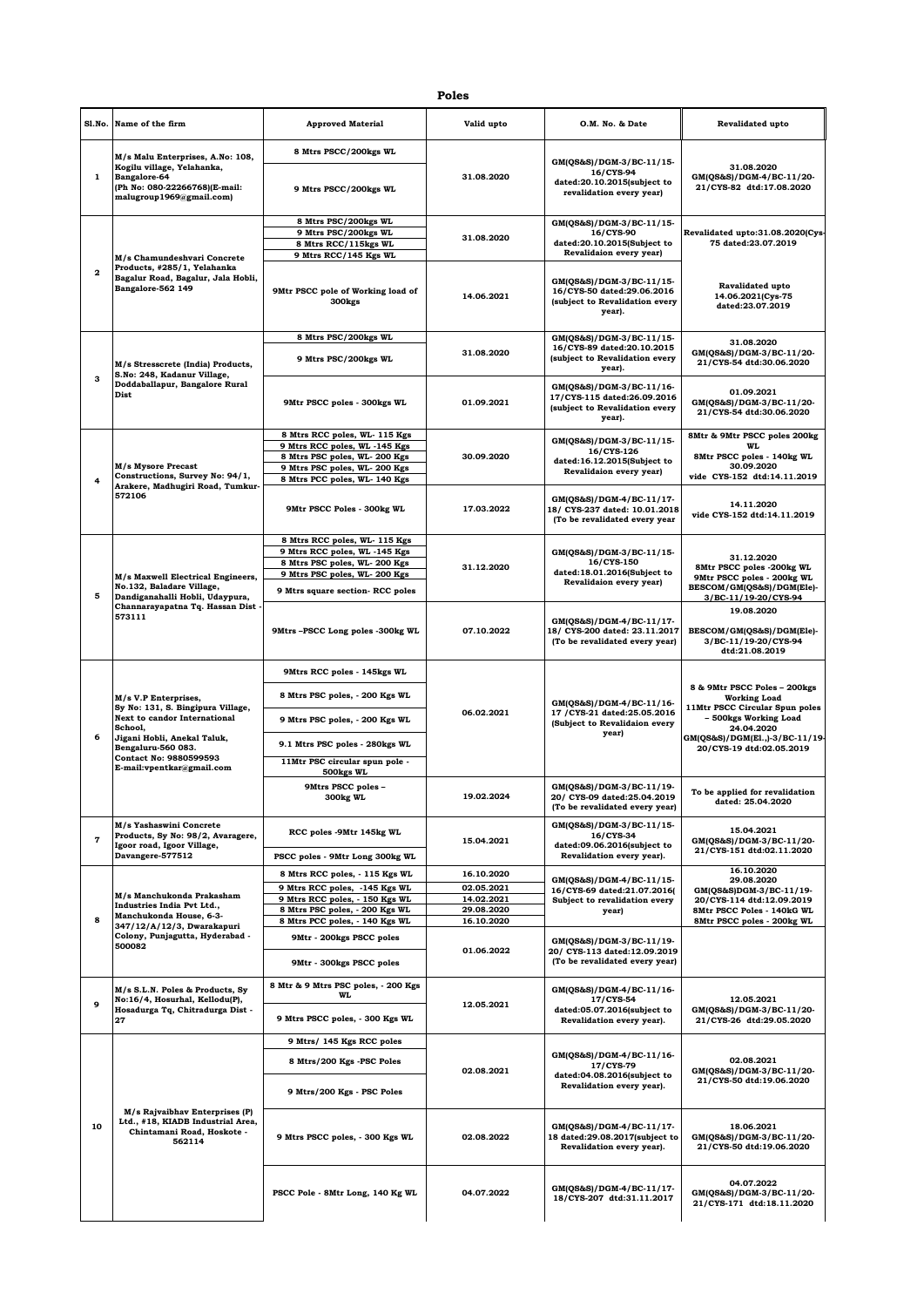| 11 | M/s Ashodaya Cement Products,<br>Sy No.23, Kogilu Village, Opp<br>amurtha Hospital, Yelahanka,<br><b>Bangalore</b>                                                        | 8Mtr/200kg -PSCC Poles                                                   | 09.03.2022                             | GM(QS&S)/DGM-4/BC-11/16-<br>17/ CYS-19 dated:04.05.2017<br>(To be revalidated every year).          | 04.09.2021<br>GM(QS&S)/DGM(El)-3/BC-11/20-<br>21/CYS-102 dtd:05.09.2020                                         |
|----|---------------------------------------------------------------------------------------------------------------------------------------------------------------------------|--------------------------------------------------------------------------|----------------------------------------|-----------------------------------------------------------------------------------------------------|-----------------------------------------------------------------------------------------------------------------|
|    |                                                                                                                                                                           | 9Mtr PSCC poles - 200kg WL                                               |                                        | GM(QS&S)/DGM-4/BC-11/16-                                                                            | 01.08.2021                                                                                                      |
|    |                                                                                                                                                                           | 9Mtr PSCC poles - 300kg WL                                               | 01.08.2021                             | 17/ CYS-84 dated:11.08.2016<br>(To be revalidated every year).                                      | GM(QS&S)/DGM(El)-3/BC-11/20-<br>21/CYS-102 dtd:05.09.2020                                                       |
|    | M/s Mini Cement Products, #21/2,<br>Gulur Road, Bagepalli,                                                                                                                | 9 Mtr PSCC Poles - 300Kgs WL                                             |                                        |                                                                                                     | 12.04.2020                                                                                                      |
| 12 |                                                                                                                                                                           | 9.1 Mtrs/280 Kgs - PSCC Poles                                            | 16.08.2021                             | GM(QS&S)/DGM-4/BC-11/16-<br>17/CYS-135 dated:27.10.2016<br>(subject to Revalidation every<br>year). | GM(QS&S)/DGM-3/ BC-11/19-<br>20/CYS-05 dtd:15.04.2019<br>(revalidated only for 9 Mtr PSCC<br>Poles - 300Kgs WL) |
|    | Chickballapur-561207                                                                                                                                                      | 8 & 9Mtr PSC Pole of 200kg WL                                            | 28.12.2022                             | GM(QS&S)/DGM-4/BC-11/17-<br>18/ CYS-249 dated:<br>16.01.2018<br>(To be revalidated every year       | 12.04.2020<br>GM(QS&S)/DGM-3/BC-11/19-20/<br>CYS-05 dated: 15.04.2019                                           |
|    | M/s Potenz Infratech Private Ltd.,                                                                                                                                        | <b>SMTR PSC Poles - 200 KGS WL</b>                                       | 18.11.2021                             | GM(QS&S)/DGM-4/BC-11/16-<br>17/CYS-144 dated:28.11.2016<br>(subject to Revalidation every<br>year). | 07.06.2020<br>GM(QS&S)/DGM-3/ BC-11/19-<br>20/CYS-46 dtd:15.06.2019                                             |
| 13 | Sy No.200/2, Narasandra Village,<br>Near Solur, Kudur Hobli, Magadi                                                                                                       | 9 Mtr PSC Poles - 200Kgs WL                                              |                                        |                                                                                                     |                                                                                                                 |
|    | Taluk, Ramanagara - 562127                                                                                                                                                | 9Mtr PSCC Poles -300kg WL                                                |                                        |                                                                                                     |                                                                                                                 |
|    |                                                                                                                                                                           | <b>SMTR PSC Poles - 200 KGS WL</b>                                       |                                        |                                                                                                     |                                                                                                                 |
|    | M/s Madhushree Concrete<br>Products, Sy No:200/2,                                                                                                                         | 9 Mtr PSC Poles - 200Kgs WL                                              |                                        | GM(QS&S)/DGM-4/BC-11/16-<br>17/CYS-145 dated:28.11.2016                                             | 15.10.2020                                                                                                      |
| 14 | Narasandra Village, Near Solur,<br>Kudur Hobli, Ramanagara -<br>562217                                                                                                    | 9 Mtr PSCC poles - 300Kgs WL                                             | 18.11.2021                             | (subject to Revalidation every<br>year).                                                            | GM(QS&S)/DGM(El)-3/BC-11/19-<br>20/CYS-130 dtd:17.10.2019                                                       |
| 15 | M/s Suma Enterprises and<br>Engineers, #23/2, Kunigal Road,<br>Opp. T Nandi Farm,                                                                                         | 9Mtr PSCC poles-200kgs WL                                                | 23.01.2022<br>(subject to revalivation | GM(QS&S)/DGM-4/BC-11/16-                                                                            | 14.08.2021<br>GM(QS&S)/DGM(el)-3/BC-11/20-                                                                      |
|    | Kempaganahalli, Kasaba Hobli,<br>Nelamangala, Bangalore Rural<br>(Ph No: 9663314949)(E-<br>mail:Babu49054@gmail.com)                                                      | 9Mtr PSCC pole of 300kgs WL                                              | every year)                            | 17/ CYS-172 dated:16.02.2017<br>(To be revalidated every year).                                     | 21/CYS-79 dtd:14.08.2020                                                                                        |
|    | M/s Shiva Concrete products,<br>Sy No:96 & 95/4 - B.P. Road -<br>Oorukere Village, Tumkur -<br>572106<br>(Ph No:0816-2018038)<br>(Email:sbp.tumkur@gmail.com).            | 9Mtrs PSCC poles - 300kg WL                                              | 05.05.2022                             | GM(QS&S)/DGM-3/BC-11/19-<br>20/ CYS-66 dated:15.07.2019<br>(To be revalidated every year)           | 04.09.2021<br>GM(QS&S)/DGM-3/BC-11/20-21/<br>CYS-127 dated:19.09.2020                                           |
| 16 |                                                                                                                                                                           | 8Mtrs PSCC poles -200kg WL                                               | 27.03.2024                             | GM(QS&S)/DGM-3/BC-11/20-<br>21/ CYS-126 dated:19.09.2020<br>(To be revalidated every year)          |                                                                                                                 |
|    |                                                                                                                                                                           | 9Mtrs PSCC poles -200kg WL                                               |                                        |                                                                                                     |                                                                                                                 |
|    | M/s R.S Industries, Plot No:<br>111/2, Doddabudihal village,                                                                                                              | 8 Mtrs/200kgs - PSC pole                                                 |                                        | GM(QS&S)/DGM-4/BC-11/16-<br>17/ CYS-181 dated:10.03.2017<br>(To be revalidated every year).         |                                                                                                                 |
| 17 |                                                                                                                                                                           | 9 Mtrs/200kgs - PSC pole                                                 | 26.12.2021                             |                                                                                                     | 21.08.2020<br>BESCOM/GM(QS&S)/DGM(Ele)-                                                                         |
|    | Davangere-577001                                                                                                                                                          | 9 Mtrs/300kgs - PSCC pole                                                |                                        |                                                                                                     | 3/BC-11/19-20/CYS-93<br>dtd:21.08.2019                                                                          |
|    | M/s H.R.B. Industries, Plot<br>No:42/P1 & 43, Anagawadi<br>Industrial Area(KIADB), Harihara                                                                               | 8 Mtrs/200kgs & 9Mtrs/200kgs - PSC<br>Poles                              | 21.11.2021                             | GM(QS&S)/DGM-4/BC-11/16-<br>17/ CYS-05 dated:07.04.2017<br>(To be revalidated every year).          | 21.08.2020<br>BESCOM/GM(QS&S)/DGM(Ele)-                                                                         |
| 18 |                                                                                                                                                                           | 9Mtr PSCC Poles - 300kg WL                                               |                                        |                                                                                                     | 3/BC-11/19-20/CYS-91<br>dtd:21.08.2019                                                                          |
|    | M/s Yash Concrete Products, Sy<br>No. 104, Thegganakuppe Village,<br>Magadi Taluk -562120                                                                                 | 8Mtr/ 140kgs - PCC Poles                                                 | 09.03.2022                             | GM(QS&S)/DGM-4/BC-11/16-<br>17/ CYS-15 dated:28.04.2017<br>(To be revalidated every year).          | 16.10.2020<br>GM(QS&S)/DGM(El)-3/BC-11/19-<br>20/CYS-131 dtd:17.10.2019                                         |
| 19 |                                                                                                                                                                           | 8&9 Mtr/200kgs - PSC poles                                               |                                        |                                                                                                     |                                                                                                                 |
|    |                                                                                                                                                                           | 9Mtr/300kgs- PSCC pole                                                   |                                        |                                                                                                     |                                                                                                                 |
|    | M/s Amberkar Pre-stressed<br>Products, Opp. Shankar Textile<br>mills, Near Jain Temple, Harihara<br>Road, Davangere - 577006                                              | 8Mtr/ 140kgs - PCC Poles<br>8&9 Mtr/200kgs - PSC poles                   | 31.01.2022                             | GM(QS&S)/DGM-4/BC-11/16-<br>17/ CYS-16 dated:28.04.2017<br>(To be revalidated every year).          | 18.01.2020<br>GM(QS&S)/DGM-3/BC-11/18-<br>19/CYS-178 dtd:19.01.2019                                             |
| 20 |                                                                                                                                                                           | 9Mtr/300kgs- PSCC pole                                                   |                                        |                                                                                                     |                                                                                                                 |
|    | M/s Sree Industries, Sy No. 101/6,                                                                                                                                        | 8&9 Mtr/200kgs - PSCC poles                                              |                                        | GM(QS&S)/DGM-4/BC-11/16-                                                                            | 30.05.2021<br>GM(QS&S)/DGM(El)-3/BC-11/20-                                                                      |
| 21 | Hosahalli, Rangapura Road, Tiptur                                                                                                                                         | 9Mtr/300kgs- PSCC pole                                                   | 28.02.2022                             | 17/ CYS-17 dated:28.04.2017<br>(To be revalidated every year).                                      | 21/CYS-73 dtd:13.08.2020                                                                                        |
| 22 | M/s Prince Concrete Mfg Pvt Ltd.,<br>Sy No: 246/1/2, S Bingipura,<br>Begur to Koppa Road, JiganiHobli,<br>Anekal Taluk, Bangalore-<br>560105Ph No: 9880599593)<br>(E-mail | 8Mtr PSCC poles 200kgs WL                                                | 08.06.2022                             | GM(QS&S)/DGM-4/BC-11/16-<br>17/ CYS-80 dated:24.07.2017<br>(To be revalidated every year)           |                                                                                                                 |
|    |                                                                                                                                                                           | 9Mtr PSC poles-200kgs WL<br>11Mtr Pre Stressed Spun Pole of<br>500kgs WL |                                        |                                                                                                     | 14.08.2021<br>GM(QS&S)/DGM-3/BC-11/20-<br>21/CYS-80 dtd:14.08.2020                                              |
|    | :info@princeconretes@gmail.com)                                                                                                                                           | 9 Mtr PSCC Poles - 300Kgs WL                                             |                                        |                                                                                                     |                                                                                                                 |
|    | M/s Shri Ganesh Enterprises,<br>No:39/2, Hotteganahalli,                                                                                                                  | 8Mtr - PSCC poles -200 kg WL                                             |                                        | GM(QS&S)/DGM-4/BC-11/16-<br>17/ CYS-91 dated05.08.2017<br>(To be revalidated every year)            | 14.08.2021                                                                                                      |
| 23 | Kenchanahalli Post, Harihara<br>Taluk, Davangere District<br>(Ph No: 9449838833)(E-                                                                                       | 9Mtrs PSCC Poles - 200 Kg WL<br>9Mtrs-PSCC poles -300kg WL               | 03.07.2022                             |                                                                                                     | GM(QS&S)/DGM-4/BC-11/20-21/<br>CYS-85 dated:17.08.2020                                                          |
|    | mail:nprasadsps@gmail.com)                                                                                                                                                |                                                                          |                                        |                                                                                                     |                                                                                                                 |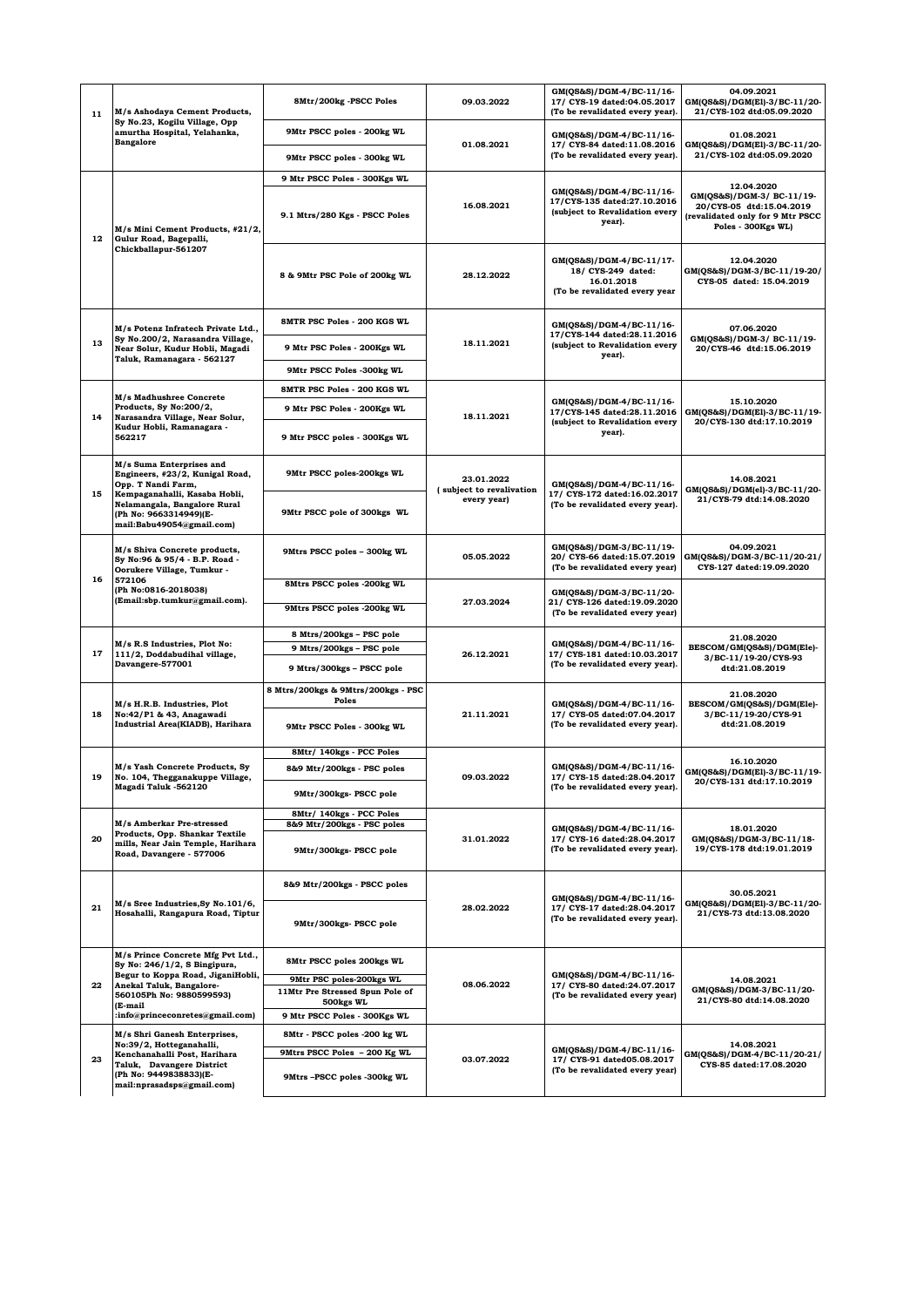|    |                                                                                                                                                                                                 | 8Mtr - PSC poles -200 kg WL                                                                                             |            |                                                                                                    |                                                                                                                                                                                                                     |
|----|-------------------------------------------------------------------------------------------------------------------------------------------------------------------------------------------------|-------------------------------------------------------------------------------------------------------------------------|------------|----------------------------------------------------------------------------------------------------|---------------------------------------------------------------------------------------------------------------------------------------------------------------------------------------------------------------------|
| 24 | M/s PKS Prestressed Concrete<br>Products, Survey No: 265/P1,<br>Doddabathi, P. B. Road, Davangere<br>577016                                                                                     | 9Mtrs PSC Poles - 200 Kg WL                                                                                             | 03.10.2022 | GM(QS&S)/DGM-4/BC-11/17-<br>18/ CYS-154 dated 03.10.2017<br>(To be revalidated every year)         | 02.05.2020<br>GM(QS&S)/DGM(Ele)/BC-11/19-                                                                                                                                                                           |
|    |                                                                                                                                                                                                 | 9Mtrs-PSCC poles -300kg WL                                                                                              |            |                                                                                                    | 20/CYS-21 dtd:03.05.2019                                                                                                                                                                                            |
| 25 | M/s Kalleshwara Concrete<br>Products, No.99, Avargere Igoor<br>Road, Igoor Village, Igoor Post,<br><b>Davangere Taluk Davangere</b>                                                             | 8Mtrs PSCC poles -200kg WL<br>9Mtrs PSCC poles - 200kg WL<br>9Mtrs-PSCC poles -300kg WL<br>RCC pole -8Mtr Long 145kg WL | 27.03.2022 | GM(QS&S)/DGM-4/BC-11/17-<br>18/ CYS-187 dated16.11.2017<br>(To be revalidated every year)          | 29.10.2021<br>GM(QS&S)/DGM-3/BC-11/20-<br>21/CYS-150 dtd:02.11.2020                                                                                                                                                 |
|    |                                                                                                                                                                                                 | 9Mtr PSCC Pole of 300kgs Working<br>Load                                                                                | 20.01.2023 | GM(QS&S)/DGM-4/BC-11/17-<br>18/ CYS-280 dated:<br>01.03.2018<br>(To be revalidated every year      | 02.05.2020<br>GM(QS&S)/DGM-3/BC-11/19-20/<br>CYS-23 dated: 04.05.2019                                                                                                                                               |
| 26 | M/s K.V.T Industries, No: 134/B,<br>3rd stage, Mundargi Industrial                                                                                                                              | 8Mtrs PSCC poles -200kg WL                                                                                              | 17.06.2024 | GM(QS&S)/DGM-3/BC-11/19-<br>20/ CYS-78 dated:25.07.2019<br>(To be revalidated every year)          |                                                                                                                                                                                                                     |
|    | Area, KIADB, Bellary- 583101                                                                                                                                                                    | 9Mtrs PSCC poles - 200kg WL                                                                                             |            |                                                                                                    |                                                                                                                                                                                                                     |
|    |                                                                                                                                                                                                 | 8Mtrs PSCC poles -140kg WL                                                                                              |            |                                                                                                    |                                                                                                                                                                                                                     |
|    |                                                                                                                                                                                                 | 8Mtrs PSCC poles -200kg WL                                                                                              |            |                                                                                                    |                                                                                                                                                                                                                     |
|    | M/s Prakash Spun Pipe                                                                                                                                                                           | 9Mtrs PSCC poles - 200kg WL                                                                                             |            |                                                                                                    |                                                                                                                                                                                                                     |
| 27 | Manufactures, #418/324, Near N.H-<br>4, Bypass, P. B. Road, Avaragere<br>Vilage, Davangere - 577003<br>(Ph No:9449865555/944865556)                                                             | 9Mtrs-PSCC poles -300kg WL                                                                                              | 09.10.2022 | GM(QS&S)/DGM-4/BC-11/17-<br>18/ CYS-201 dated: 25.11.2017<br>(To be revalidated every year)        | 30.05.2021<br>GM(QS&S)/DGM-3/BC-11/20-<br>21/CYS-74 dtd:13.08.2020                                                                                                                                                  |
|    |                                                                                                                                                                                                 | 8Mtrs/200kg WL - PSCC poles                                                                                             |            | GM(QS&S)/DGM-4/BC-11/17-<br>18/ CYS-260 dated:<br>27.01.2018                                       |                                                                                                                                                                                                                     |
|    | M/s Sri Datta Sai Cement                                                                                                                                                                        | 9Mtrs/200kg WL - PSCC poles                                                                                             | 25.09.2022 |                                                                                                    | 05.09.2021                                                                                                                                                                                                          |
| 28 | Products, S.R. No.19, Basinepally<br>(V), Gooty Mandal, Ananthpur                                                                                                                               | 11Mtrs/365kg WL -PSCC poles                                                                                             |            | (To be revalidated every year)                                                                     | GM(QS&S)/DGM-3/BC-11/20-21/<br>CYS-112 dated: 07.09.2020                                                                                                                                                            |
|    | District, Andhra Pradesh-515402                                                                                                                                                                 | 9Mtr PSCC Pole of 300kgs Working<br>Load                                                                                | 28.06.2022 | GM(QS&S)/DGM-4/BC-11/17-<br>18/ CYS-279 dated:<br>27.02.2018<br>(To be revalidated every year)     |                                                                                                                                                                                                                     |
|    | M/s Geetha Concrete poles,<br>Mahadeva Kodigenahalli<br>(Gopalapura), Bagalur post,                                                                                                             | 8Mtr PSC poles -200kg WL                                                                                                | 21.03.2023 | GM(QS&S)/DGM-4/BC-11/17-<br>18/ CYS-314 dated:<br>27.03.2018                                       |                                                                                                                                                                                                                     |
| 29 |                                                                                                                                                                                                 | 9Mtr PSC poles - 200kg WL                                                                                               |            |                                                                                                    | 28.05.2021<br>GM(QS&S)/DGM-3/BC-11/20-21<br>/ CYS-31 dated: 01.06.2020                                                                                                                                              |
|    | Jalahobli, Bangalore-562 149                                                                                                                                                                    | 9Mtr-PSCC poles -300kg WL                                                                                               |            | (To be revalidated every year                                                                      |                                                                                                                                                                                                                     |
|    | M/s Maruthi Cement Udyog,                                                                                                                                                                       | 8 & 9Mtr PSCC Pole - 200kgs Working<br>Load                                                                             |            | GM(QS&S)/DGM-3/BC-11/18-<br>19/ CYS-171 dated:19.01.2019<br>(To be revalidated every year)         | 13.05.2021                                                                                                                                                                                                          |
| 30 | KIADB, Plot No: 49, II phase,<br>Antrasanahalli, Tumkur                                                                                                                                         | 9Mtr PSCC poles - 300kgs Working<br>Load                                                                                | 30.06.2023 |                                                                                                    | GM(QS&S)/DGM-3/BC-11/20-<br>21/CYS-16 dtd:13.05.2020                                                                                                                                                                |
|    | M/s Krishna Concrete products,<br>No.78. Hosur Road. Malur.<br><b>Kolar Dist - 563130</b><br><b>Contact No:</b><br>9901654251/9880283515<br>Email: kcpmalur@gmail.com                           | 9Mtrs PSCC(PSC) poles - 200kg WL                                                                                        | 27.08.2023 | GM(QS&S)/DGM-3/BC-11/18-<br>19/ CYS-195 dated:14.02.2019<br>(To be revalidated every year)         |                                                                                                                                                                                                                     |
| 31 |                                                                                                                                                                                                 | 9Mtrs PSCC poles -300kg WL                                                                                              |            |                                                                                                    |                                                                                                                                                                                                                     |
|    |                                                                                                                                                                                                 | 8Mtrs PSCC poles - 200kg WL                                                                                             |            | GM(QS&S)/DGM-3/BC-11/18-<br>19/ CYS-192 dated:12.02.2019<br>(To be revalidated every year)         | 02.03.2021<br>(GM(QS&S)/DGM-3/BC-11/19-<br>20/ CYS-218 dated:04.03.2020<br>8Mtrs PSCC poles - 200kg WL<br>9Mtrs PSCC poles - 200kg WL<br>9Mtrs PSCC poles - 300kg WL<br>11Mtr PSC Circular spun pole -<br>500kgs WL |
|    |                                                                                                                                                                                                 | 9Mtrs PSCC poles - 200kg WL                                                                                             |            |                                                                                                    |                                                                                                                                                                                                                     |
| 32 | M/s Maruthi Concrete Products,                                                                                                                                                                  | 8Mtrs PCC poles - 140kg WL                                                                                              | 29.08.2023 |                                                                                                    |                                                                                                                                                                                                                     |
|    | Sy No.131, Yediyur, Mahadeva<br>Kodegehalli Road, Bagalur post,                                                                                                                                 | 9Mtrs PSCC poles -300kg WL                                                                                              |            |                                                                                                    |                                                                                                                                                                                                                     |
|    | Baglur -562149-562149                                                                                                                                                                           | 11Mtr PSC Circular spun pole -<br>500kgs WL                                                                             |            |                                                                                                    |                                                                                                                                                                                                                     |
|    |                                                                                                                                                                                                 | 9Mtr RCC poles - 145kg WL                                                                                               | 29.08.2023 | GM(QS&S)/DGM-3/BC-11/20-<br>21/ CYS-38 dated:05.06.2020<br>(To be revalidated every year)          |                                                                                                                                                                                                                     |
|    | M/s Akshaya Cement Products,<br>Bhadrapura, Kunigal Road, Solur<br>Hobli, Magadi Taluk, Ramanagara<br>(Ph No: 080-22281199)                                                                     | 11Mtrs PSCC Circular Spun pole -<br>500kgs WL                                                                           | 05.01.2024 | GM(QS&S)/DGM-3/BC-11/18-<br>19/ CYS-211 dated:12.03.2019<br>(To be revalidated every year)         | 03.08.2021<br>GM(QS&S)/DGM-3/BC-11/<br>20-21 / CYS-64 dtd: 04.08.2020                                                                                                                                               |
| 33 |                                                                                                                                                                                                 | 9Mtrs PSCC poles -300kg WL                                                                                              | 26.07.2021 | GM(QS&S)/DGM-4/BC-11/<br>16-17 / CYS-95 dtd:26.08.2016<br>(Subject to Revalidaion every<br>year)   | 26.07.2021<br>GM(QS&S)/DGM-3/BC-11/<br>19-20 / CYS-206 dtd:04.02.2020                                                                                                                                               |
|    |                                                                                                                                                                                                 | 8Mtrs PSCC poles -200kg WL                                                                                              | 22.06.2025 | GM(QS&S)/DGM-3/BC-11/<br>20-21 / CYS-65 dtd: 04.08.2020<br>(Subject to Revalidation every<br>year) |                                                                                                                                                                                                                     |
|    |                                                                                                                                                                                                 | 9Mtrs PSCC poles - 200kg WL                                                                                             |            |                                                                                                    |                                                                                                                                                                                                                     |
| 34 | M/s Jyothi Electricals,<br>Post Box.300,<br>Jyohi Buliding, Maidan Road,<br>Mangalore - 575001.<br>Factory Unit: Amanikere Village,<br>Kora Hobli, Kora, Tumkur.<br>Contact No: 2440590/2425662 | 8 & 9Mtrs PSCC Poles - 200kg WL                                                                                         | 05.01.2024 | GM(QS&S)/DGM-3/BC-11/18-<br>19/ CYS-217 dated:23.03.2019<br>(To be revalidated every year)         |                                                                                                                                                                                                                     |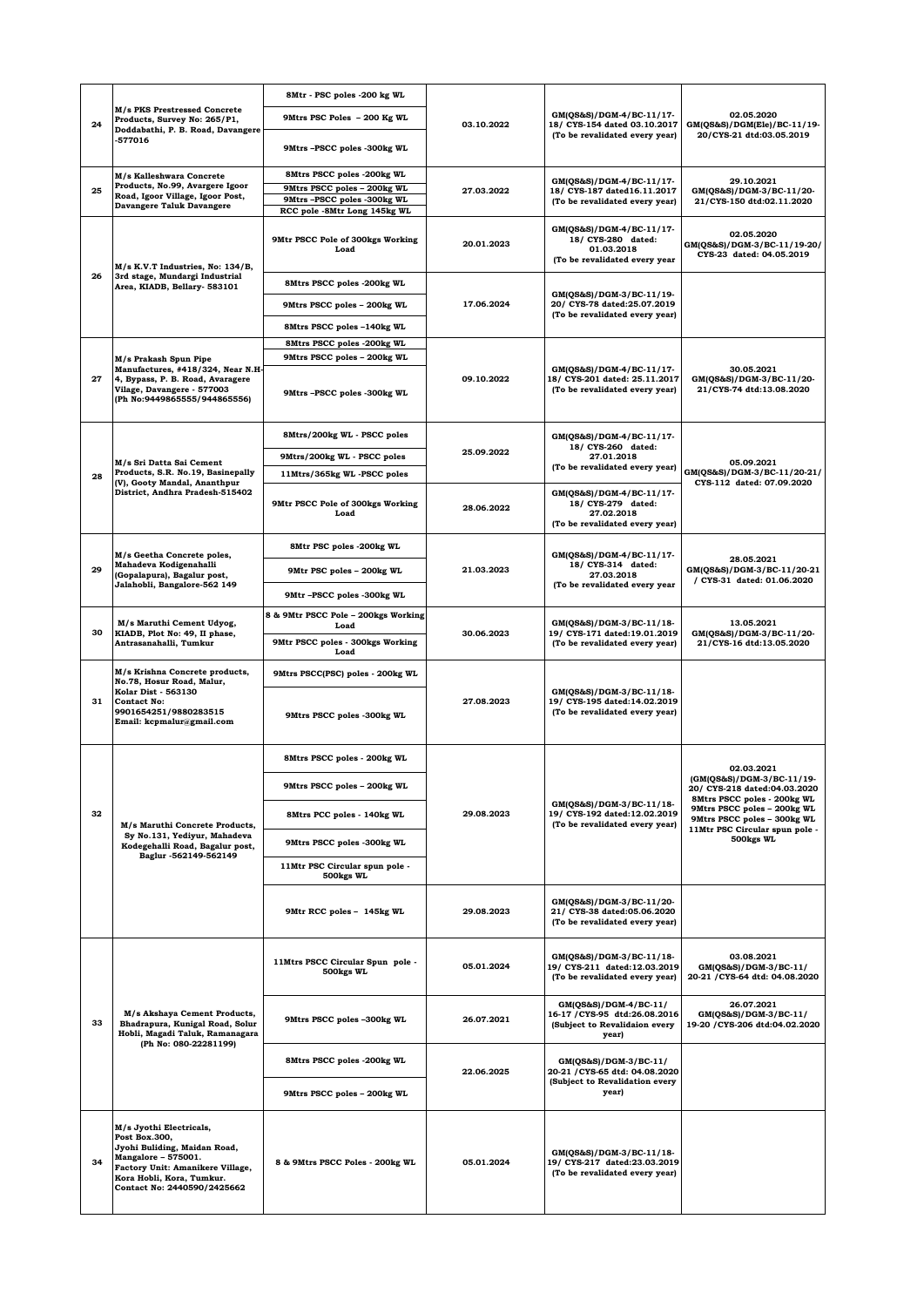|    |                                                                                                                                                                                                                                                                                                                                                                                                                                                                                                                                                       | 12.5Mtr PSCC circular spun pole -<br>350kgs WL          |            |                                                                                                                                                         |                                                                        |
|----|-------------------------------------------------------------------------------------------------------------------------------------------------------------------------------------------------------------------------------------------------------------------------------------------------------------------------------------------------------------------------------------------------------------------------------------------------------------------------------------------------------------------------------------------------------|---------------------------------------------------------|------------|---------------------------------------------------------------------------------------------------------------------------------------------------------|------------------------------------------------------------------------|
| 35 | M/s HBL Power Systems Limited,<br>Registered Office: Road No:10,<br>Banjara Hills, Hyderabad - 500034<br><b>Factory Unit:</b><br>Kanaparru - Village, Nadendla -<br>Mandal, Guntur - District<br>Contact No: 91-40-23355575,<br>23355085<br>Mobile No:8096967933<br>E-mail:contact@hbl.com<br>M/s Umashankar Industries, Sy<br>No:12/1, Near Budagumpa Cross,<br>Sultanpur Village Tq./Dist. Koppal<br>36<br>- 583231 (Ph No: 9916062580,<br>78993110221<br>(E-mail:uisnd2015@gmail.com)<br>M/s AMBA Industries,<br>Sy No.101/6, Hosahalli, Rangapura | 13Mtr PSCC circular spun pole -<br>500kgs WL            | 22.07.2024 | GM(QS&S)/DGM-3/BC-11/<br>19-20/ CYS-102<br>dated:28.08.2019                                                                                             | 05.09.2021<br>GM(QS&S)/DGM-3/BC-11/<br>20-21 / CYS-111 dated:          |
|    |                                                                                                                                                                                                                                                                                                                                                                                                                                                                                                                                                       | 15Mtr PSCC circular spun pole -<br>500kgs WL            |            | (To be revalidated every year)                                                                                                                          | 07.09.2020                                                             |
|    |                                                                                                                                                                                                                                                                                                                                                                                                                                                                                                                                                       | Pre - Stressed Tubular Spun Pole<br>11Mtr Long 500kg WL | 02.12.2021 | GM(QS&S)/DGM-3/BC-11/<br>20-21 / CYS-178 dated:<br>02.12.2020                                                                                           |                                                                        |
|    |                                                                                                                                                                                                                                                                                                                                                                                                                                                                                                                                                       | 8mtr PSCC Poles -200kg WL                               |            |                                                                                                                                                         | 31.12.2020                                                             |
|    |                                                                                                                                                                                                                                                                                                                                                                                                                                                                                                                                                       | 9mtr PSCC Poles -200kg WL                               | 05.07.2022 | GM(QS&S)/DGM-3/BC-11/<br>19-20 / CYS-92 dated:<br>05.08.2017<br>(To be revalidated every year)                                                          | GM(QS&S)/DGM-3/BC-11/<br>19-20 / CYS-185 dated:<br>31.12.2019          |
|    |                                                                                                                                                                                                                                                                                                                                                                                                                                                                                                                                                       | 9Mtr PSCC Poles -300kg WL                               |            |                                                                                                                                                         |                                                                        |
|    |                                                                                                                                                                                                                                                                                                                                                                                                                                                                                                                                                       | 8Mtr & 9Mtr PSCC poles - 200kg WL                       |            |                                                                                                                                                         | 10.12.2020                                                             |
| 37 | Road, Tiptur<br>Mob No:9686551107/08,                                                                                                                                                                                                                                                                                                                                                                                                                                                                                                                 | 8Mtr PSCC poles 140kg WL                                | 09.03.2022 | GM(QS&S)/DGM-3/BC-11/<br>17-18 / CYS-14 dated:<br>28.04.2017                                                                                            | GM(QS&S)/DGM-3/BC-11/<br>19-20 / CYS-166 dated:                        |
|    | 9591813727<br>E-mail:<br>ambindutries.net@gmail.com                                                                                                                                                                                                                                                                                                                                                                                                                                                                                                   | 9Mtr PSCC poles - 300kg WL                              |            |                                                                                                                                                         | 10.12.2019<br>(To be revalidated every year)                           |
| 38 | M/s Ferrocements Pre Fab Pvt<br>Ltd, Regd Office: No187, Ground<br>Floor, Link Road, Malleswaram,<br>Bangalore (Factory Unit:14/C,<br><b>Attibele Industrial Area, Hosur</b><br>Road, Bangalore)<br>Ph No:9611133595<br>E-mail:ferocem@yahoo.com)                                                                                                                                                                                                                                                                                                     | 11 Mtr PSCC Spun Concrete Pole<br>(500kg LW)            | 28.03.2022 | GM(QS&S)/DGM-3/BC-11/15-<br>16/CYS-32<br>dated:07.06.2016(Subject to<br>Revalidaion every year)                                                         | 23.12.2022<br>GM(QS&S)/DGM-3/BC-11/<br>20-21 / CYS-198 dtd:23.12.2020  |
|    |                                                                                                                                                                                                                                                                                                                                                                                                                                                                                                                                                       | 8Mtrs PSCC poles -200kg WL                              |            |                                                                                                                                                         |                                                                        |
| 39 | M/s Shaakya Industries,<br>Plot No:91, Vasanthanarashapura<br><b>KIADB</b> Industrial Area,<br>2nd Phase, Tumakuru<br><b>Contact No:</b><br>9538058855/080-23395777<br>E-mail:saru.parsi@gmail.com                                                                                                                                                                                                                                                                                                                                                    | 9Mtrs PSCC poles - 200kg WL                             | 09.10.2024 | GM(QS&S)/DGM-3/BC-11/<br>19-20 / CYS-184<br>dtd:31.12.2019<br>(Subject to Revalidaion every<br>year)                                                    |                                                                        |
|    |                                                                                                                                                                                                                                                                                                                                                                                                                                                                                                                                                       | 9Mtrs PSCC poles -300kg WL                              |            |                                                                                                                                                         |                                                                        |
|    | M/s Suman Concrte Products,<br>M.Pais Building, Miadan Road,<br>Mangalore - 575001(Factory Unit:<br>Kurubarahalli Village, Ramanagar<br>571511)<br>Ph No:2443903,<br>E-mail:<br>info@roopacorporation.com)<br>M/s Roopa Engineering<br>Corporation, Jyothi Building,<br>Maidan Road, Mangalore - 575001<br>Contact No: 0824-242676<br>E-mail:<br>roopacorporation@yahoo.com                                                                                                                                                                           | 8 & 9Mtr PSCC Pole - 200kgs Working<br>Load             | 08.11.2023 | GM(Q,S&S)/DGM-3/BC-11/18-<br>19/Cys-160 dated:28.12.2018<br>& GM(Q,S&S)/DGM-3/BC-11/18-<br>19/Cys-151 dated:14.12.2018<br>(Subject to Revalidaion every |                                                                        |
| 40 |                                                                                                                                                                                                                                                                                                                                                                                                                                                                                                                                                       | 9Mtr PSCC poles - 300kgs Working<br>Load                |            |                                                                                                                                                         | 20.04.2021<br>GM(QS&S)/DGM-3/BC-11/<br>20-21 / CYS-22 dtd:27.05.2020   |
|    |                                                                                                                                                                                                                                                                                                                                                                                                                                                                                                                                                       | 11Mtr Pre Stressed Spun Pole of<br>500kgs WL            |            | year)                                                                                                                                                   |                                                                        |
|    |                                                                                                                                                                                                                                                                                                                                                                                                                                                                                                                                                       | 8Mtrs PSCC poles -200kg WL                              |            | GM(QS&S)/DGM-3/BC-11/                                                                                                                                   |                                                                        |
| 41 |                                                                                                                                                                                                                                                                                                                                                                                                                                                                                                                                                       | 9Mtrs PSCC poles - 200kg WL                             | 24.06.2024 | 20-21 / CYS-41 dtd:18.06.2020<br>(Subject to Revalidaion every<br>year)                                                                                 |                                                                        |
|    |                                                                                                                                                                                                                                                                                                                                                                                                                                                                                                                                                       | 9Mtrs PSCC poles -300kg WL                              |            |                                                                                                                                                         |                                                                        |
| 42 | M/s Chamundeshwari concrete<br>products,<br>#285/1, Yelahanka bagalur Road,<br>Bagalur, Jala Hobli,<br>Bangalore-562149.<br>(Ph no:9141391919,<br>(E<br>mail:chamundeshvari@gmail.com)                                                                                                                                                                                                                                                                                                                                                                | 9Mtr RCC poles - 145kg WL                               | 14.06.2021 | GM(QS&S)/DGM-3/BC-11/<br>20-21 / CYS-59 dtd:17.07.2020<br>(Subject to Revalidaion every<br>year)                                                        |                                                                        |
|    | M/s Nandhi Concrete Products,<br>Opp. Gante Basavanna temple, N.H<br>206, Mudigere, Gubbi Tq, Tumkur                                                                                                                                                                                                                                                                                                                                                                                                                                                  | 8 & 9Mtr PSCC Poles - 200kgs<br><b>Working Load</b>     |            | GM(QS&S)/DGM-3/BC-11/                                                                                                                                   |                                                                        |
| 43 | Dist.<br>(Ph No: 8971113511, 9900818484)<br>(E-mail:<br>nandhi.products@gmail.com)                                                                                                                                                                                                                                                                                                                                                                                                                                                                    | 9Mtr PSCC poles - 300kgs Working<br>Load                | 05.05.2023 | 18-19 / CYS-57 dtd:25.06.2018<br>(Subject to Revalidaion every<br>year)                                                                                 | 14.08.2021<br>GM(QS&S)/DGM(El)-3/BC-11/20-<br>21/CYS-84 dtd:17.08.2020 |
| 44 | M/s SMK Concrete Industries, No<br>77, Srinivasapura Grama,<br>Thorebyrasandra Post, Jogipalya,<br>Nelamangala, Bengaluru - 562123<br>(Ph No: 9343712298,9945280176,<br>9986449988 & 8050796001)                                                                                                                                                                                                                                                                                                                                                      | 8Mtrs PSCC poles -200kg WL                              | 03.04.2025 | $GM(QS&S)/DGM(EI)-3/BC-$<br>11/20-21/CYS-87<br>dtd:17.08.2020/19.08.2020                                                                                |                                                                        |
|    |                                                                                                                                                                                                                                                                                                                                                                                                                                                                                                                                                       | 9Mtrs PSCC poles - 200kg WL                             |            |                                                                                                                                                         |                                                                        |
|    |                                                                                                                                                                                                                                                                                                                                                                                                                                                                                                                                                       | 9Mtr RCC poles - 145kgs WL                              |            | (Subject to Revalidaion every<br>year)                                                                                                                  |                                                                        |
| 45 | M/s Shri Lakshmi Gowri Concrete<br>Products,<br>Site No.116/1, N.H. 206,<br>Islampura Gate Near HP Petrol<br>Bunk, Gubbi Tq, Tumkur Dist.<br>Karnataka, 572126<br>(Ph No: 8971113511, 9535034444)                                                                                                                                                                                                                                                                                                                                                     | 8 & 9Mtr PSCC Poles - 200kgs<br><b>Working Load</b>     | 20.06.2025 | $GM(QS&S)/DGM(E1)-3/BC-$<br>11/20-21/CYS-97<br>dtd:28.08.2020<br>(Subject to Revalidaion every                                                          |                                                                        |
|    |                                                                                                                                                                                                                                                                                                                                                                                                                                                                                                                                                       | 9Mtr PSCC poles - 300kgs Working<br>Load                |            | year)                                                                                                                                                   |                                                                        |
|    | M/s Vishava Concrete Products,<br>Bhadrapura, Kunigal Road,                                                                                                                                                                                                                                                                                                                                                                                                                                                                                           | 8Mtrs PSCC poles -200kg WL                              |            | $GM(QS&S)/DGM(E1)-3/BC$ -<br>11/20.21/0VS.100                                                                                                           |                                                                        |